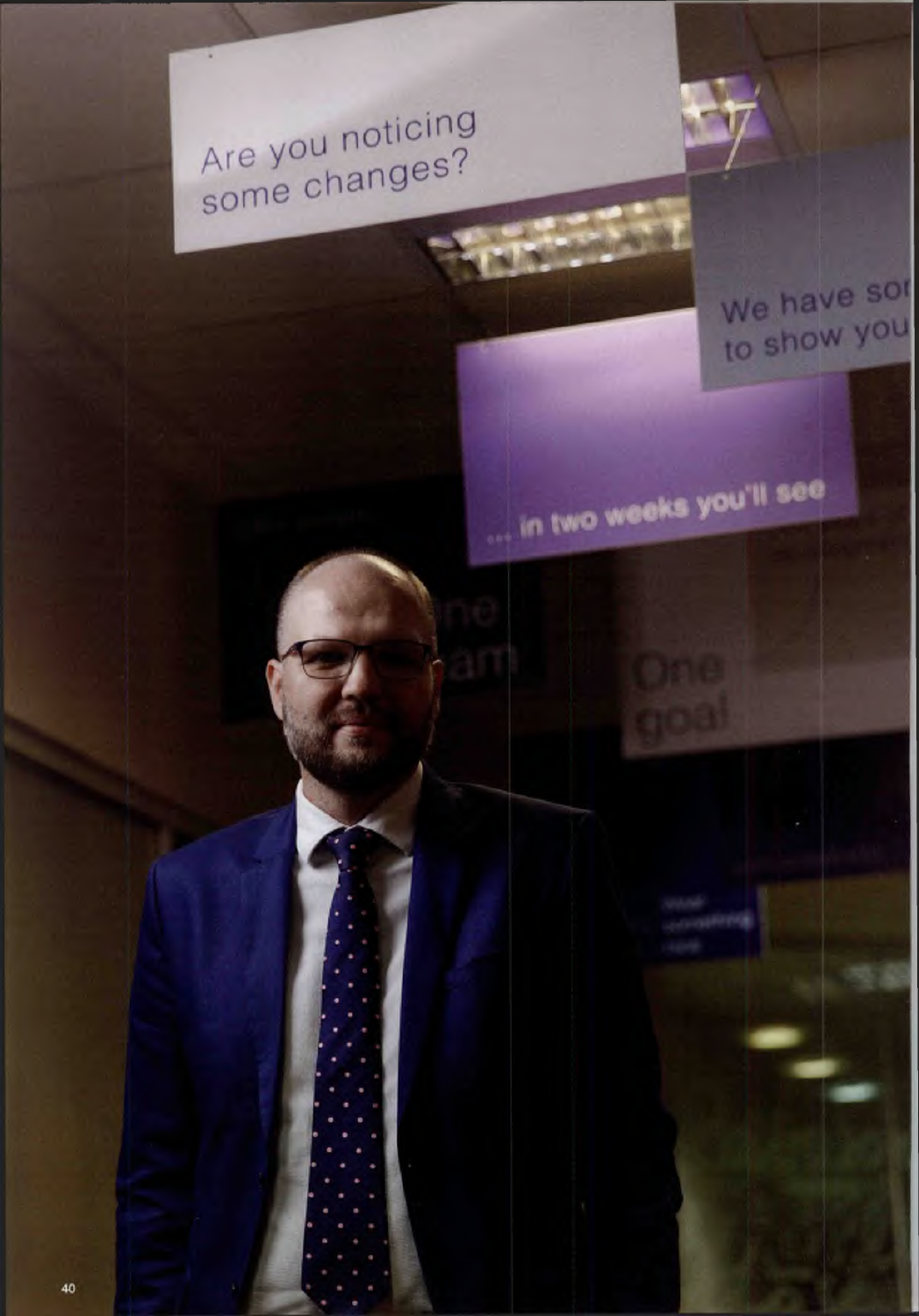registration / регистрация

# the Isle of M

The trend to register private means of transport in two places - the Isle of Man and Bermuda – has lasted for several years in the aviation sector. Bermuda is the main choice for US companies, whereas the Isle of Man - for European companies. However, with Brexit the situation in Europe is about to change and under certain conditions this opens up an opportunity for Latvia to present itself as a land suitable for aircraft registration.

> **EGONS MUDULIS** MATISS MARKOVSKIS

# *SAMEHVITH* C.TPOB M.ƏH

В авиационном бизнесе на протяжении многих лет существует тенденция регистрировать частные транспортные средства в двух местах - на острове Мэн и Бермудских островах. Первый вариант выбирают предприятия из Европы, второй же - преимущественно американские компании. Однако вместе с Брекситом ситуация в отношении Европы изменится, и при определенных условиях она даст возможность Латвии преподнести себя как страну, дружественную для регистрации воздушных судов.

> ЭГОНС МУДУЛИС • МАТИСС МАРКОВСКИС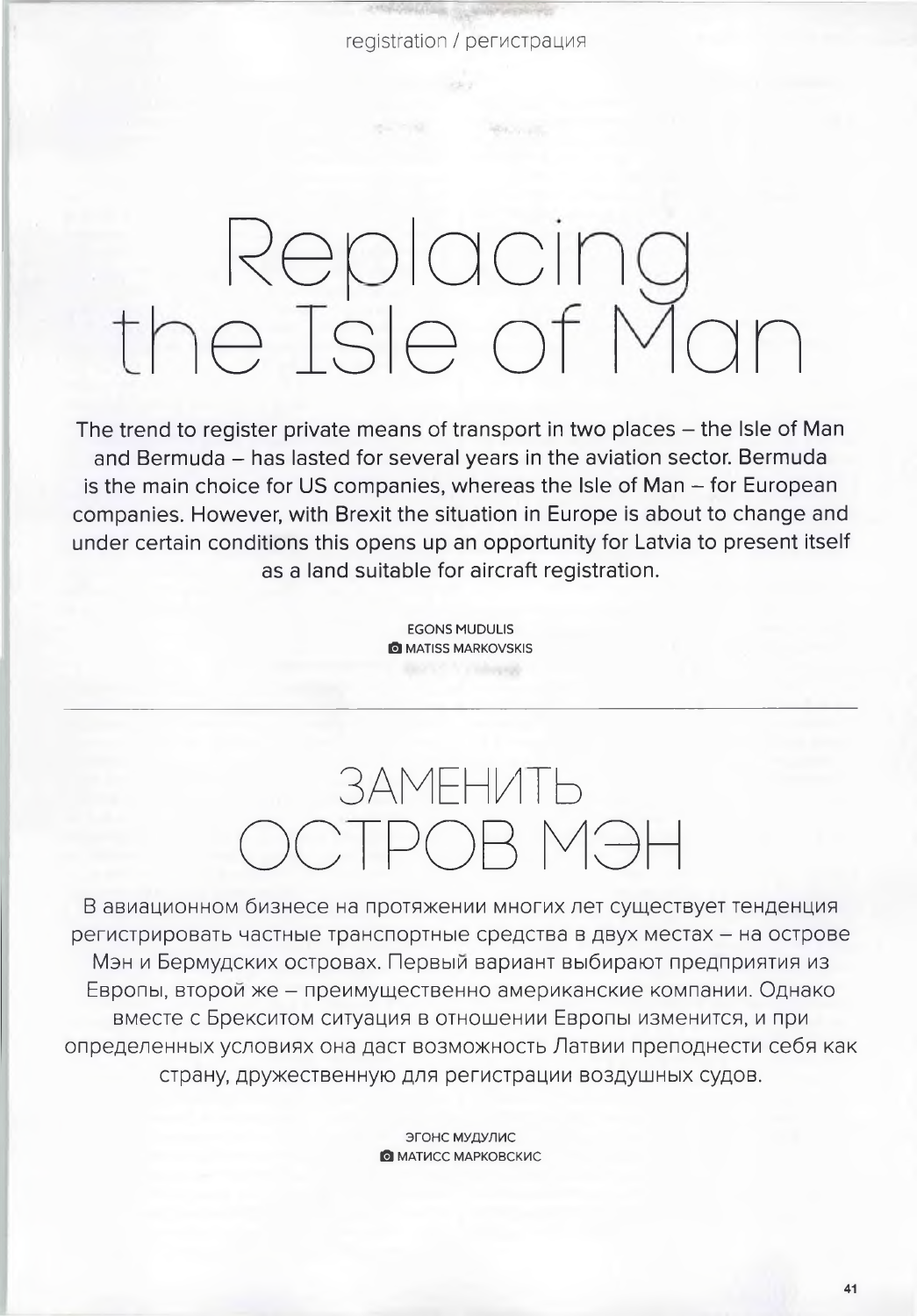# registration

### OFFERED ADVANTAGES

Sworn advocate and Sorainen partner Jānis Taukačs believes that choosing jurisdiction as such is nothing unusual or bad. Similar as in maritime transport where vessels have flags of different exotic countries, also in aviation sector this is common practice. Import and value added tax (VAT) benefits, excise duties on fuel and CIT system are the main reasons why European companies so far have chosen to register their aircraft in the Isle of Man. The relevant legislation was introduced in the Isle of Man around 2007 to enable simpler aircraft registration, as well as to settle customs formalities and VAT deduction procedures and to facilitate the use of such means of transport across the EU as much as possible.

When asked whether apart from customs and VAT there are any other benefits for aircraft registration in the Isle of Man, Taukačs states that the issue of corporate income tax (CIT) currently remains open. In other words, this issue is now being examined by the European Commission (EC) in respect of the companies based in the Isle of Man, since it follows both from the so-called 'Panama Papērs' and other offshore-related scandals that offshore structures are not always used lawfully. In order to reflect transactions accurately, companies based in the Isle of Man are required to report revenue which has been earned from air transportation by the companies registered in the Isle of Man, using aircraft registered there, and which corresponds to the market price.

### ON THE VERGE OF CHANGES

The mentioned benefits related to VAT and customs formalities will soon cease to exist in their current form. The situation is about to change because of two reasons, Taukačs accents. First, it is clear that things will change because of Brexit as the Isle of Man is part of Great Britain and therefore the opportunity to access the European Union (EU) single market and VAT area in the present form will be denied. Namely, an island outside the EU can no longer provide favourable conditions for flights within the EU without settling import formalities. According to Taukačs, this is one of the adverse effects that people neglected when voting to leave the EU. Consequently, many businesses will now have to decide how to ensure further access to the European market as the Isle of Man, most likely, will no longer qualify as jurisdiction convenient for aircraft registration. It is possible that this will not apply to the means of transport with the Union goods status imported into the EU thus far, but the occurrence of another trend with regard to the new means of transport as regards the place of aircraft registration and import is possible.

Second, the Isle of Man is also no longer an offshore as it has signed an agreement for the exchange of information with the Organisation for Economic Co-operation and Development (OECD). It is stipulated also in the Latvian legislation that once an offshore signs such agreement, it loses the status of an offshore and is removed from the 'black list'. This means that any tax office in any EU Member State has access to information on what is happening with a tax resident of the relevant state in the respective offshore. This in turn means that the veil of deliberate tax evasion is gradually falling. Hence, whenever a tax office receives information on suspicion that a Latvian tax resident is evading tax payments, this tax office may request more details and the administrative body of the Isle of Man has the obligation to provide such details, Sorainen partner explains.

### ПРЕИМУЩЕСТВА ПРЕДЛАГАЮЩЕГО

По мнению присяжного адвоката, партнера Sorainen Яниса Таукачса, выбор соответствующих юрисдикции сам по себе не является чем-то необычным или плохим. Подобно морским перевозкам, где судна ходят по флагами разных экзотических стран, в авиационном бизнесе часто делается ровно то же самое. Главная причина, почему европейские компании до сих пор выбирали регистрацию самолета на острове Мэн, - это преимущества, связанные с импортом и налогом на добавленную стоимость (НДС), а также акциз на топливо и система ПНП. Соответствующее законодательство было разработано на острове Мэн в 2007 году с целью облегчить регистрацию воздушных судов, улаживание таможенных формальностей и проведение процедур по вычету НДС, а также упростить использование этих транспортных средств по всему ЕС.

На вопрос, есть ли какие-либо еще преимущества помимо таможни и НДС в случае регистрации самолета на острове Мэн, Я. Таукачс отмечает, что подоходныи налог с предприятии (ПНП) на данный момент остается открытои проблемои. Данныи аспект начала изучать Европейская комиссия (EK) в отношении компании острова Мэн, поскольку как из т. н. Панамских документов, так и из других скандалов, связанных с офшорами, появились документы о том, что ocļunopHbie CTpyxTypbi He Bcerfla Hcnojib3yroTca 33kohho. *Jļna* корректного отражения сделок предприятиям на острове Мэн необходимо указывать соответствующие рыночным ценам доходы от авиаперевозок, которые осуществляют зарегистрированные на острове предприятия на зарегистрированных там самолетах.

### В АВАНГАРДЕ ИЗМЕНЕНИЙ

Упомянутые преимущества в отношении НДС и таможенных формальностей в своем текущем виде больше долго не просуществуют. Пришло время перемен, так как произошли две вещи, подчеркивает Я. Таукачс. Во-первых, ясно, что вместе с Брекситом положение дел изменится, поскольку остров Мэн является частью Великобритании, для которой преимущество доступа к единому рынку Европейского союза (EC) и таможенному и налоговому пространству EC в его текущем виде будет отменено. Так, остров, который впредь будет располагаться за пределами ЕС, больше не сможет предоставлять преимущества для полетов в Европейском союзе без оформления импортных формальностей. По его словам, это один из побочных эффектов, о котором люди не задумывались, голосуя за выход из ЕС. В результате многим компаниям теперь придется решить, что делать, чтобы сохранить доступ к европеискому рынку, так как остров Мэн едва ли в дальнеишем будет столь привлекательной юрисдикцией для регистрации воздушных судов. Может быть, что это не коснется импортированных до сего момента транспортных средств, которые уже получили статус товаров ЕС. Вероятно, в отношении новых транспортных средств сформируется некая иная тенденция, где регистрировать и импортировать воздушные судна.

Во-вторых, остров Мэн фактически больше не является офшорнои зонои, так как им был заключен договор с Организацией экономического сотрудничества и развития (ОЭСР) об обмене информациеи. В законодательстве Латвии также было прописано, что после заключения такого договора офшорнои зонои она перестает считаться таковои и исключается из «черного списка». Это означает, что любая служба доходов в любои стране-участнице ЕС имеет доступ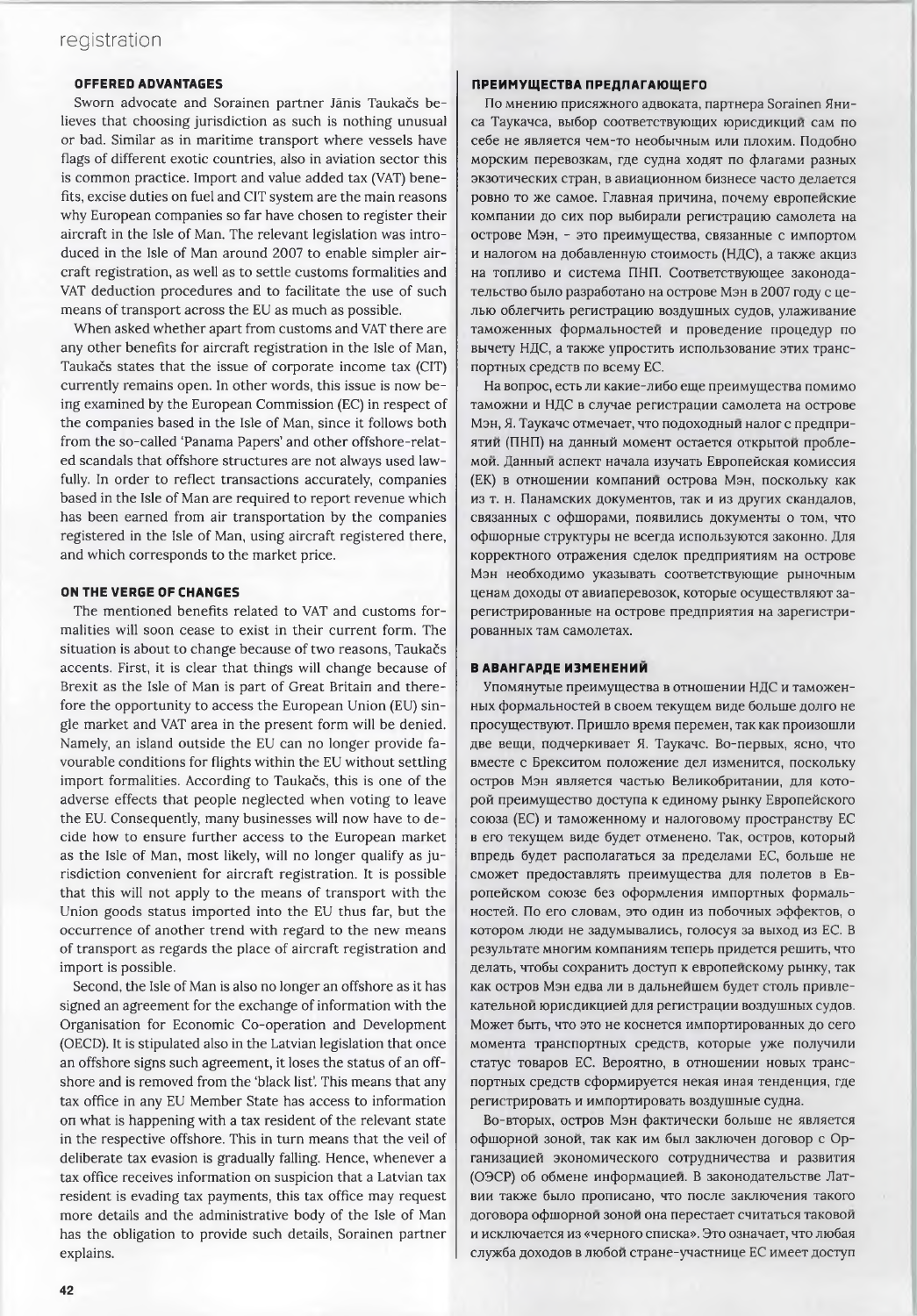## регистрация

### SUITABLE CANDIDATE

The basis of ali offshore companies is that no corporate income tax is collected, while certain tertiary sector is required that would earn their salaries from the provision of such services and wherefrom taxes are also paid there. It is also required that a company is registered in the relevant island and aircraft is registered under the name of this company in the respective aircraft register, Taukačs adds. However, a series of tax-related issues arise, e.g., is it really so that a company based in the Isle of Man should not have paid taxes in the State where, possibly, it is actually managed and where it is determined whereto company representatives would fly on business trips (actual location of the management). There is another aspect of such companies being part of a large group and their sole function being the provision of air transportation for the management structure of the company. In such cases the profit is not that large to make a country fight for that. In other words, even if a company would be liable to pay taxes in Latvia, the amount is not that high to search over half a world to locate it. Ali of the aforementioned issues - Brexit and close attention of countries to tax payment matters - are seen by Sorainen partner as an opportunity to make Latvia attractive for aviation business. In his opinion, customs and VAT legislation in Latvia is already flexible. Customs legislation across the EU, in fact, is similar, whereas VAT exemptions allowing companies not to physically pay import VAT are an advantage in comparison with many EU States, including Lithuania and Estonia.

### KEEPING AHEAD OF THE NEIGHBOURS

The new CIT system is one of the main reasons why Latvia is in a more favourable position than other countries. This system in the EU is unique only for Latvia and Estonia, Taukačs reveals. In relation to aircraft registration, Latvia, compared to Estonia, is in a superior position as regards CIT. Thus, in Latvia instead of selling the aircraft itself, one may sell the shares of the company which owns this aircraft, provided that such shares have been held for a period of at least three years. In such case profit from the sale of shares is not subject to CIT.

"Moreover, if looking at the entire Baltie legislation, being a tax resident in the status of a natūrai person in Latvia, e.g., for residents of Russia can be beneficial too," Sorainen partner states. He explains that the Latvian tax system, following its reform, is designed in a way that profit from foreign investment in Latvia is not subject to personal income tax and corporate ineome tax, if corporate ineome tax is paid abroad. "This means that for me as a natural person or a company based in Latvia it is more favourable to start a business abroad instead of Latvia." In his opinion, this could be good news for residents of Russia who are employed in different countries across the world: "If from Latvia it is invested in Cvpriot or Maltese businesses where the applicable CIT rate is 2-3%, naturally this is more beneficial than investing in a Latvian company where the applicable CIT rate is 25%, thus for the profit to reach the wallet of a natural or legal person based in Latvia (where this profit is exempt from further additional taxes)." Certainly, this may not be an artificial arrangement. This must not be a fake business, i.e., a 'letterbox' company. "In this aspect the Latvian tax system has quite many advantages that have not been advertised extemally, but it would be worth the effort," Taukačs eoneludes.

What regards Russian merchants, it seems they are still actively using Cypriot, Maltese and other businesses, Sorainen partner reveals. Malta is well-known for its flexible arrangements for yachts, whereas Cyprus is still popular among к информации о том, что происходит с любым налоговым резидентом ее государства в соответствующей офшорной зоне. Это, в свою очередь, означает, что покров осознанного обхода налогов постепенно срывается. Как только в службу доходов поступает информация о подозрениях, что налоговый резидент Латвии уклоняется от уплаты налогов, эта служба доходов может запросить более детальную информацию и администрация острова Мэн будет обязана ее предоставить, поясняет партнер Sorainen.

### МЫ ПОДХОДИМ

Все офшорные бизнесы основаны на том, что с них не взимается ПНП, однако им необходим знающий обслуживающий сектор, который за предоставление таких услуг получает зарплату, из которой платит налоги по месту. Кроме того, необходимо, чтобы на соответствующем острове была зарегистрирована компания, на имя которой самолет регистрируется в соответствующем реестре летальных аппаратов, отмечает Я. Таукачс. Однако в то же самое время появляется ряд вопросов касательно налогов - деиствительно ли зарегистрированная на острове Мэн компания не должна платить налоги в стране, в которои, возможно, ею в реальности руководят и определяют, куда представители компании полетят в бизнес-поездки (фактическое местонахождение руководства). Другои вопрос, что такие компании являются частью большой группы, и их единственная функция - обеспечивать авиаперевозки для руководства компании. В таких случаях прибыль не является столь большой, чтобы страна за нее боролась. В частности, даже если компания в Латвии должна была бы платить налоги, они бы не были столь большими, чтобы гнаться за ними через полмира. Все это - Брексит, повышенное внимание стран к вопросам уплаты налогов - партнер Sorainen рассматривает как возможность привлечь авиационный бизнес в Латвию. По его мнению, законодательство Латвии в сфере таможни и НДС является гибким. Таможенное законодательство фактически одинаково по всему ЕС, а освобождение от НДС, при котором компании могут физически не платить НДС за импорт, является преимуществом по сравнению со многими странами ЕС, в т. ч. Литвои и Эстонией.

НАМ НАДО ДОРАСТИ ДО ТОГО, ЧТО МИР ИЗМЕНИЛСЯ, И ВО ВСЕХ СФЕРАХ ПОНЯТЬ, КАК НАШ КЛИЕНТ ЗАРАБАТЫВАЕТ, А НЕ РАДОВАТЬСЯ ТОМУ, ЧТО НАМ ПРИНОСЯТ НАЛИЧНЫЕ ДЕНЬГИ В ОФИС И ОПЛАЧИВАЮТ **НАШ СЧЕТ.**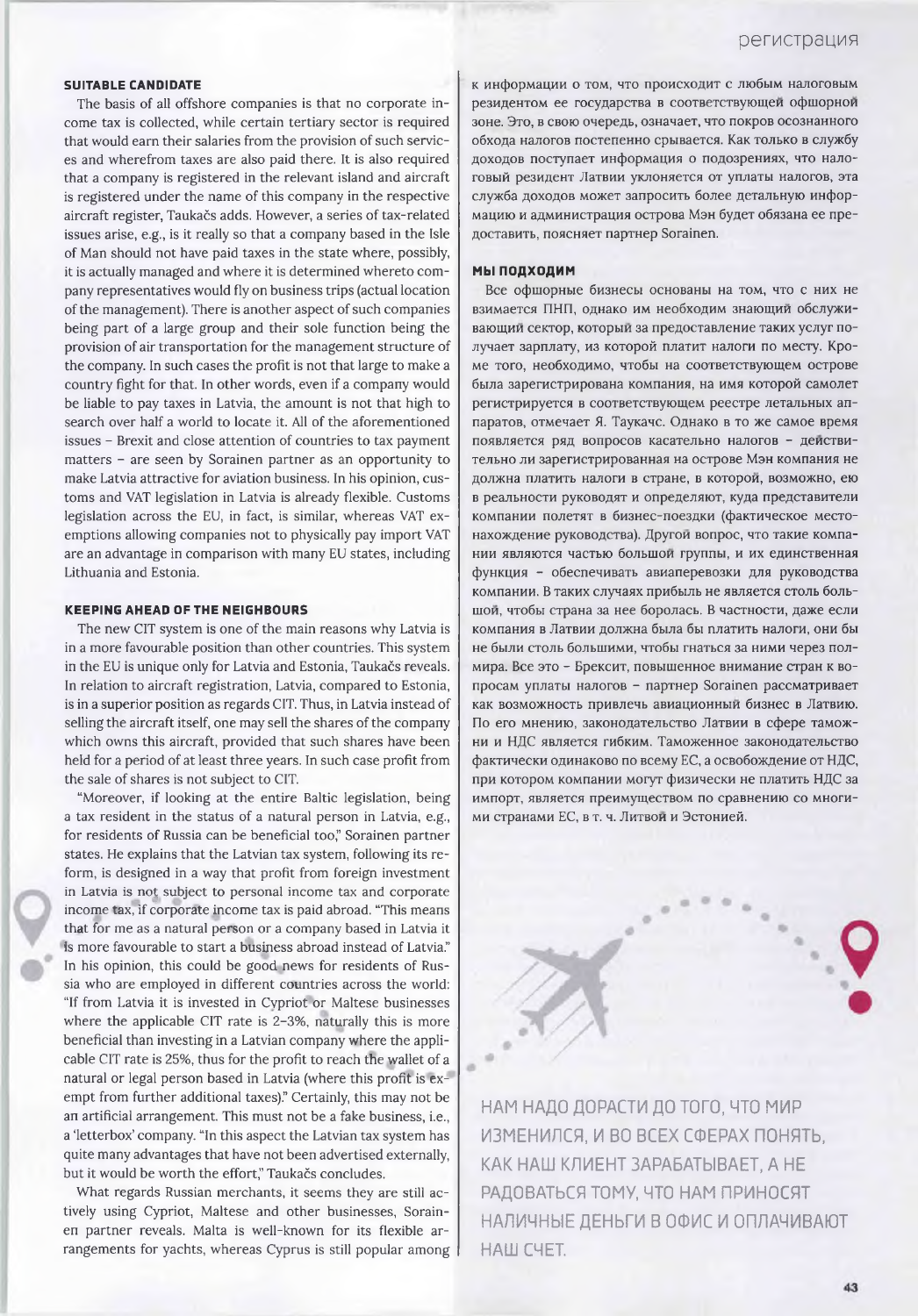# registration

CIS merchants as jurisdiction for holdings. The impact of Brexit on Russian merchants depends on the structure of each individual business. Meanwhile, business entities based in the Isle of Man could change their mind as to vvhether their company is necessary there and maybe different jurisdiction should be chosen. At this point the matter of what Latvia can bring to the table will become topical.

### WHAT ELSE SHOULD BE CHANGED?

When asked if we stili need to do something to make aircraft registration in Latvia more attractive, Taukačs said that there was certainly room for improvement. Such jurisdictions as Switzerland or Luxembourg, which are popular among large trade companies, can serve as an example. Representatives of a Russian secondary establishment involved in the trade of agricultural producē told him they were seriously considering Latvia as potential jurisdiction where to settle a trade company separated from the manufacturing process. Specific legislation for the attraction of such companies has been developed both in Switzerland and Luxembourg, creating certain advantages why these companies are heading there.

They got, for instance, lower tax rates for such business of which currently one cannot speak about in Latvia. Nevertheless, one may speak about numerous countries quite flexibly looking at the placement of expenditure on CIT base. This means that instead of imposing certain restrictions, it should be allowed to place ali matters applying to business, advertising and expenses conducted by large global companies on business expenditure. For instance, an individual with private aircraft travels from Brazil to Columbia where there are particular clients whom this individual should meet, because travelling by aircraft is stili a very prestigious matter that shows a high status. Placement of such expenses within CIT calculation base is very important, Sorainen partner accents. However, in Latvia this is currently regarded as luxury expenditure, which should not be deducted or numerous documents must be prepared to reach such partial deduction. He believes that we should, however, have a look at other jurisdictions and try to copy the respective tax regime, because the agricultural producē trading company mentioned in the previous example for this reason, unfortunately, chose Luxembourg instead of Latvia. In view of the representatives of this company Latvia did not seem attractive enough, although actual costs of management, premises etc. are much higher in Luxembourg than in Latvia. "We miss out on the opportunities to attract companies with turnover amounting to billions," Taukačs concludes. At the same time such companies keep their eyes open and see what is happening with tax legislation in each particular country across Europe. In terms of indirect taxes it is very unlikely we could somehow become different than other EU States because in this case Brussels has greater authority and already now new trends have appeared there in respect of unfair tax advantages in aviation as opposed to other means of transport and also the role of taxes in regulating climate change (i.e., excise duty and VAT on fuel).

From a legal viewpoint, we stili must do our homework, but it is already in progress. Namely, Latvia is bound by the Cape Town Convention and its Protocol establishing the international legal framework for ensuring the rights and interests of aircraft owners and priority in aircraft leasing deals. The Protocol also stipulates the protection of creditors in the case of air carrier insolvency. The economic significance and efficiency of the Cape Town Convention can be improved in each individual country provided that the countries adopt specific declarations.

### **ВПЕРЕДИ СОСЕДЕЙ**

Одной из основных причин, благодаря которым Латвия имеет преимущества перед другими странами, является новая система ПНП, которая в ЕС уникальна только для Латвии и Эстонии, отмечает Я. Таукачс. В отношении регистрации воздушных судов у Латвии есть преимущества ПНП над Эстонией. Так в Латвии можно продавать не свой самолет, а доли капитала предприятия, которому принадлежит этот самолет, если лицо является их держателем не менее трех лет. В таком случае прибыль от продажи долей капитала не облагается ПНП.

«Более того - если мы смотрим на законодательство всеи Валтии, также то быть налоговым резидентом как физическое лицо в Латвии, к примеру для жителей России, может быть выгодно», делится партнер Sorainen. Он поясняет, что налоговая система Латвии после реформы была сформирована так, что прибыль от инвестиции за границеи в Латвии не облагается ПНН и ПНП, если ПНП был уплачен за границей. «Это означает, что по сути мне как физическому лицу или предприятию Латвии строить бизнес за границеи выгоднее, чем в Латвии». По его мнению, это может стать хорошеи новостью для жителей России, которые работают в разных странах мира: «Если они из Латвии инвестируют в кипрскую или мальтийскую компанию, для которой эффективная ставка ПНП составляет 2-3 %, то это, безусловно, выгоднее, чем инвестировать в латвиискую компанию, для которой эта же ставка составляет уже 25 %, чтобы прибыль попала в руки физического или юридического лица Латвии (где эта прибыль больше дополнительно не облагается налогами)». Конечно, это не может быть искусственное образование, и предприятие должно иметь реальный бизнес, а не почтовыи ящик. «В этом смысле налоговая система Латвии имеет достаточно много преимуществ, которые мы не рекламировали внешнему миру, а стоило бы», заключает Я. Таукачс.

Что же касается российских коммерсантов, кажется, что они до сих пор активно используют компании Кипра, Мальты и других стран, рассказывает партнер Sorainen. Мальта общеизвестна своим гибким режимом для яхт, а Кипр до сих пор популярен среди коммерсантов СНГ как юрисдикция холдингов. То, как на россииских коммерсантов повлияет Брексит, зависит от структуры каждого отдельного предприятия. В свою очередь, те, у кого есть компании на острове Мэн, могли бы поразмыслить, нужна ли эта компания там и не надо ли выбрать другую юрисдикцию. И тогда встанет вопрос, что в этои сфере может предложить Латвия.

### ЧТО ЕЩЕ НАДО ПОМЕНЯТЬ

Определенно есть вещи, которые необходимо улучшить, указывает Я. Таукачс на вопрос, нужно ли сделать что-либо еще, чтобы регистрация воздушных судов в Латвии стала более привлекательной. В качестве образца можно использовать такие юрисдикции как Швеицария или Люксембург, которые популярны среди крупных торговых компаний. Подразделение какои-нибудь крупнои россиискои компании, которое торгует сельскохозяйственной продукцией, представители указали ему, что серьезно рассмотрели Латвию как возможную юрисдикцию для формирования торговой компании, отделенной от производства. Для привлечения таких компании разработано специальное законодательство как в Швеицарии, так и в Люксембурге, которое дает определенные преимущества, вследствие чего эти компании отправляются именно туда.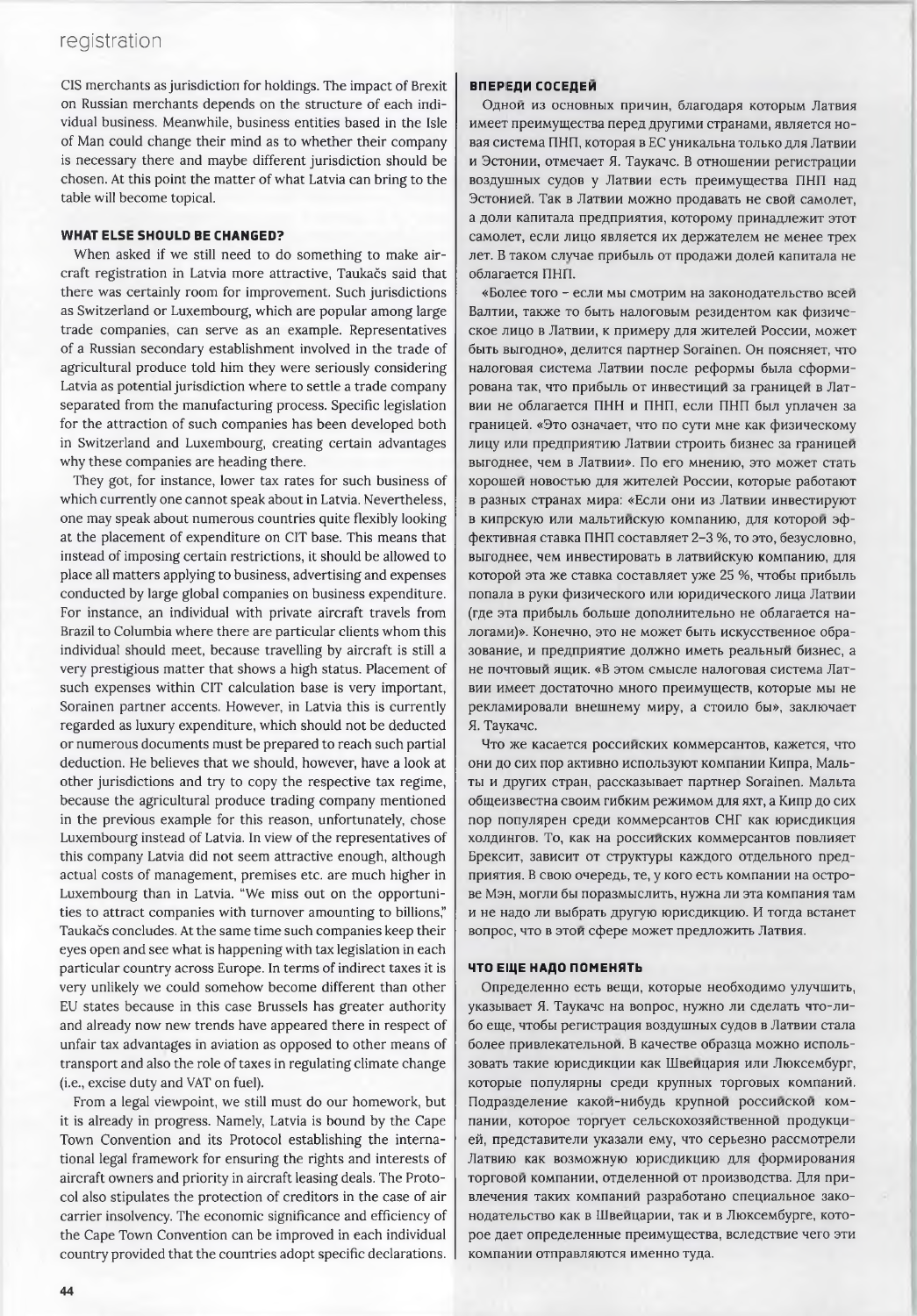Там, к примеру, есть низкие налоговые ставки для такого бизнеса, о чем в Латвии на данный момент говорить нельзя. Но можно говорить о том, что многие страны проявляют гибкость к внесению различных расходов в базу ПНП. Это означает, что следует не устанавливать особые ограничения, а позволить перенести в бизнес-расходы всё, что касается бизнеса, рекламы, расходов больших мировых компании. Например, если человек на частном самолете прилетает из Бразилии в Колумбию, где находятся конкретные клиенты, с которыми человек встречается, поскольку перевозка клиентов самолетом до сих пор является краине престижным и подтверждающим высокий статус делом. Вполне понятно, что такие расходы можно было бы включить в расчетную базу ПНП, подчеркивает партнер Sorainen. Напротив, в Латвии на данный момент на это смотрят, как на расходы люкс-класса, которые фактически нельзя отчислить, либо для хотя бы частичного их списания необходимо подготовить кучу документов. По его мнению, нам все же стоило бы взглянуть на другие юрисдикции мира и попытаться скопировать их налоговое регулирование, поскольку в вышеупомянутом примере, к сожалению, упомянутая компания по торговле сельскохозяйственной продукцией именно по этой причине в итоге выбрала Люксембург, а не Латвию. По мнению представителеи компании, Латвия еще не была достаточно интересной, хотя фактические расходы на руководство, помещения и др. в Люксембурге значительно выше, чем в Латвии. «Мы упускаем возможность привлечь компании, оборот которых измеряется миллиардами», заключает Я. Таукачс. В то же время эти компании пристально наблюдают и видят, что происходит в сфере налогового законодательства в каждой стране Европы. С точки зрения косвенных налогов мы вряд ли сможем как-то отличаться от других стран-участниц ЕС, поскольку в этом плане заправляет Брюссель, где уже задаются новые вопросы о необоснованных налоговых преимуществах в авиации по сравнению с другими транспортными средствами, а также о влиянии налогов на регулирование изменений климата (читай - акциз и НДС на топливо).

### ВЫПОЛНИТЬ СВОЮ ДОМАШНЮЮ РАБОТУ

С юридической точки зрения нам еще надо выполнить свою домашнюю работу, но она уже в процессе. Так, для Латвии является обязательной соответствующая Кейптаунская конвенция и ее протокол, которые устанавливают международное правовое регулирование в отношении обеспечения прав и интересов собственников воздушных судов и приоритета в сделках по лизингу этих транспортных средств. Протокол предусматривает также защиту кредиторов в случае неплатежеспособиости авиаперевозчика. Экономическое значение и выгода Кеиптаунскои конвенции в каждои отдельной стране могут быть улучшены, если страны ратифицируют установленные декларации. Тогда пользователь воздушного судна такои страны сможет претендовать на право получить скидку финансирования Агентства экспортных кредитов на приобретение воздушных судов, которые будут зарегистрированы в соответствующем государстве. На данный момент Латвия не приняла все эти декларации. Поэтому в августе этого года на собрании государствениых секретарей были объявлены поправки к Кеиптаунской конвенции и ее протоколу с целью принятия необходимых декларации. Кроме того, на том же собрании были объявлены поправки к закону «Об авиации», а также планируется разработать необходимые изменения в связанных правилах КМ.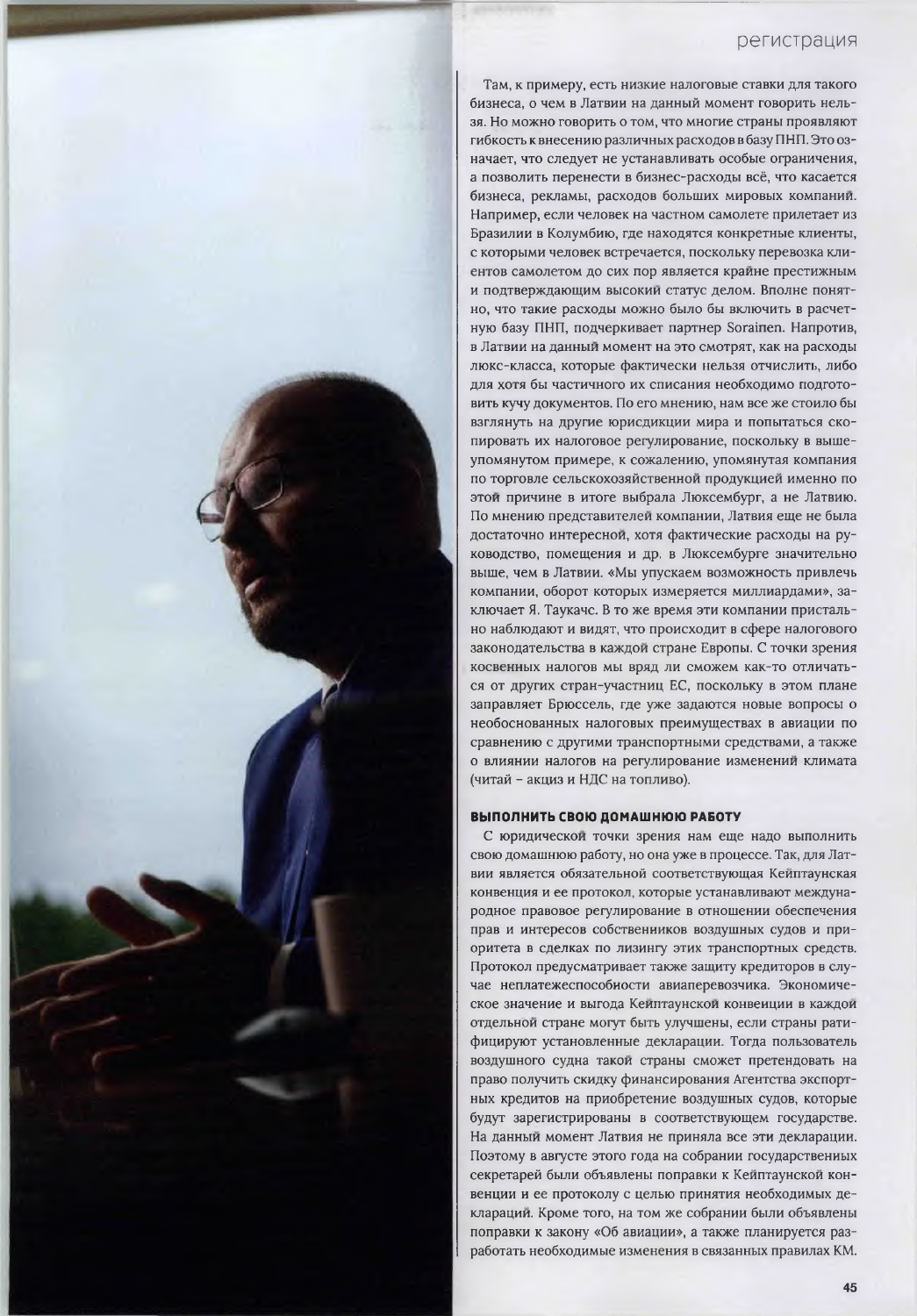

Then the aircraft user of such country may qualify for the right to receive a discount of the Export Credit Agency funding for the purchase of aircraft that will be registered in the respective country. Up to this point Latvia has not adopted ali of such declarations. Therefore, amendments to the Cape Town Convention and its Protocol were announced this August at the meeting of the State Secretaries for the purpose of adopting the necessary declarations. In addition, amendments to the law On Aviation were announced at this meeting of the State Secretaries and it is also planned to draft the necessary amendments to related Cabinet regulations. Fundamental benefits from adopting the necessary declarations would be more favourable financial conditions in aircraft leasing deals and also the right of foreign creditors, in the event of difficulties to fulfil the air carrier obligations, to exclude aircraft from our Civil Aviation Agency register and to withdraw them. It therefore seems that the respective documents could enter into force in the upcoming months.

### TEMPORARY CONDITiON

When asked about how enhanced banking requirements with regard to collaboration of their customers with offshore or shell companies affect the appeal of Latvia among potential investors, Taukačs states that this problem should not be escalated, because this situation resembles a disease which is common among small children and which ends over time: "We must grow to the point where the world has changed and in each area one must try to understand how the clients earn money, instead of being grateful for them bringing cash to the office and paying the invoice." According to him, not only banks, but also supervisory authorities in services sector acОсновными преимуществами принятия необходимых декларации будут более выгодные финансовые условия для сделок по аренде воздушных судов и право для иностранных кредиторов в случае трудностей с выполнением обязательств воздушного перевозчика исключить воздушные суда из регистра нашего Агентства гражданской авиации и вывезти их. Поэтому похоже, что соответствующие документы могли бы вступить в силу уже в течение ближайших месяцев.

### «ПЕРЕБОЛЕНИЕ»

На вопрос, как усиленные требования банков в отношении сотрудничества клиентов с офшорными или фиктивными компаниями влияют на привлекательность Латвии среди потенциальных инвесторов, Я. Таукачс отмечает, что не следовало бы эскалировать данную проблему, поскольку это болезнь, которой каждый ребенок должен переболеть и которая должна со временем проити: «Нам надо дорасти до того, что мир изменился, и во всех сферах понять, как наш клиент зарабатывает, а не радоваться тому, что нам приносят наличные деньги в офис и оплачивают наш счет». По его словам, не только банки, но и учреждения, осуществляющие надзор в обслуживающей сфере, очень активно требуют от бизнеса, чтобы тот более внимательно смотрел и углублялся в изучение происхождения денег своих клиентов. «Это нормально, и мы этим переболеем в течение нескольких лет. Такое развитие банковского сектора не будет иметь негативного влияния на бизнес-среду Латвии». Так, это не повлияет на решения коммерсанта о том, работать ли в Латвии или нет, и уже сейчас имеется ряд хороших примеров - крупные бизнесы с чистым капиталом россий